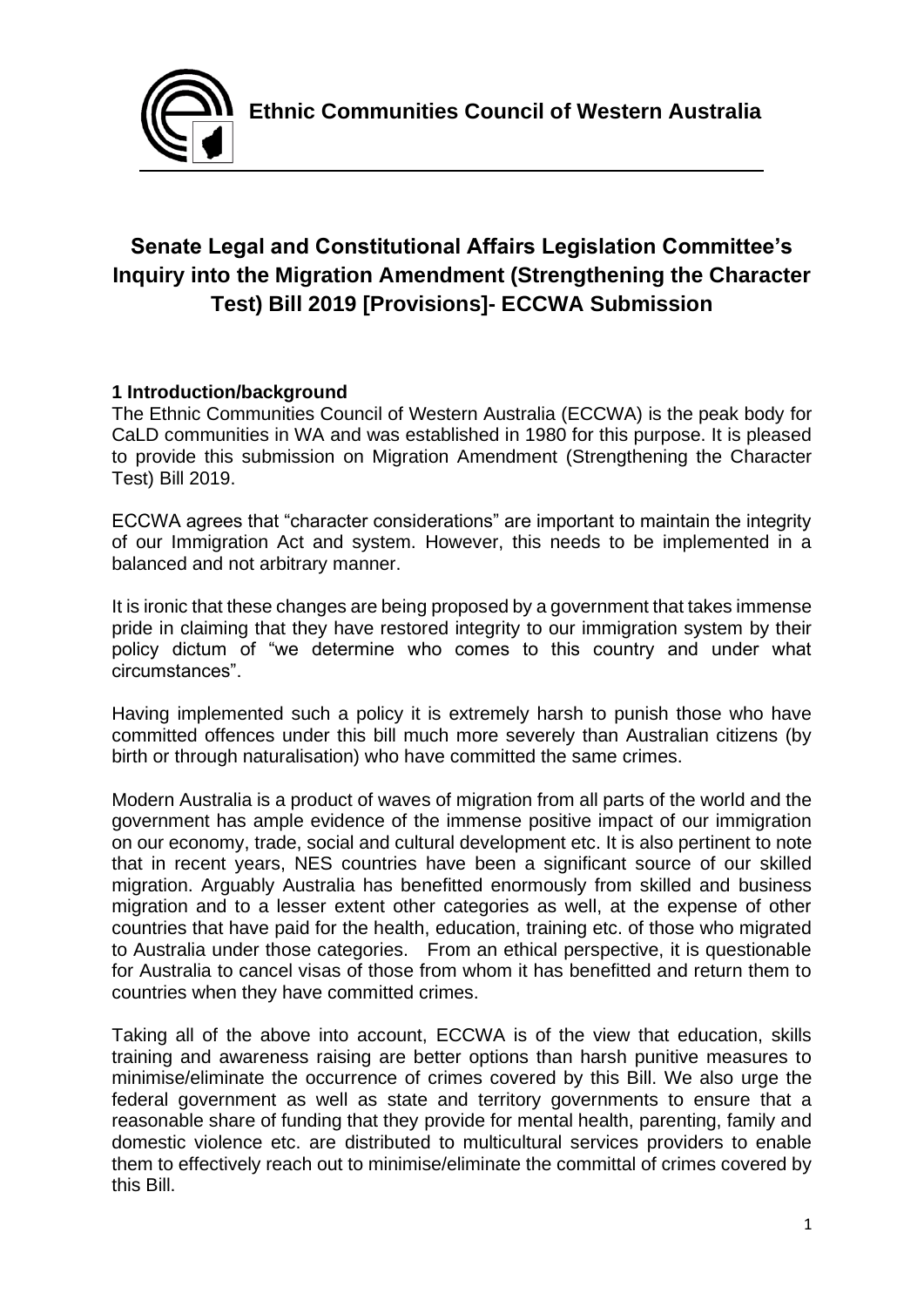It is ECCWA's understanding that only a miniscule minority of those who have been provided permanent residence in Australia are likely to commit offences that fall within the purview of this Bill. Many of the offences that are covered by this Bill are committed mostly by citizens and not non-citizens. The rule of the law applies to citizens and noncitizens alike when they commit such offences and so the latter are already punished for such offences by our legal system.

## **2 Proposed Insertion** after paragraph 5C (1)(a) **Definition of non-citizen**

ECCWA's major concern about this bill relates to the time it now takes for a non-citizen to gain Australian Citizenship. What previously used to be just two years has become four and in practice it is much more, for a myriad of reasons including lack of identity papers from their countries of origin when they arrived in Australia under the Refugee or Humanitarian program, the lengthy waiting periods for processing applications because of inadequate resources being assigned for this by the government etc.

As a consequence of the above, people are left in an eternal state of non-citizenship. ECCWA would strongly argue that anyone who has been a permanent resident of Australia for four years and say six months should not be considered as a non-citizen for the purpose of the Bill. Many of these people are extremely vulnerable, not necessarily proficient in English and the offence they are convicted for may have resulted in a different outcome had they had access to legal services, professional interpreting etc.

So we strongly recommend that there be a definition of non-citizen that takes into account the above. Ideally it should be tied to the period that needs to be served to qualify for Australian citizenship and not to an arbitrary finite period.

#### **3 Proposed Insertion at the end of section 5C Designated offence**

ECCWA is concerned about the definition of certain offences namely in the case of 4 (3) (a) (i) the threat of violence. ECCWA does not condone violence in any shape or form, but the mere threat of it should not constitute any offence that can lead to cancellation of a permanent resident visa and placing people in a stateless situation in some instances or at risk of serious harm due to deportation. These are people already subjected to Australian Law and they now face the consequence of their offence just like those who are citizens by birth or naturalisation. What makes people in such situations vulnerable is its link to 4 (3) (b) (iii) as imprisonment for a maximum term of not less than 2 years. So if a non-citizen commits an offence of threatening violence and the offence is punishable for a maximum term of not less than 2 years imprisonment, but the punishment handed down is much less than 2 years, his/her visa can be cancelled under this Bill. This is not fair or reasonable and undermines our judicial system which has clearly viewed the "crime".

We also have some concerns about 4 (3) (a) (iii) breaching an order made by a court or tribunal for the personal protection of another person. ECCWA does not condone the breaching of court or tribunal orders, but wishes to draw the attention of the parliament that sometimes this could happen because the person does not understand the order let alone its consequences, because of lack of English proficiency, intellectual impairment, brain injury etc. Courts can take one or more of these factors in to account by way of mitigating circumstances in determining the punishment of for the same. So it is possible that as per 4 (3) (b) (iii) such an offence could attract